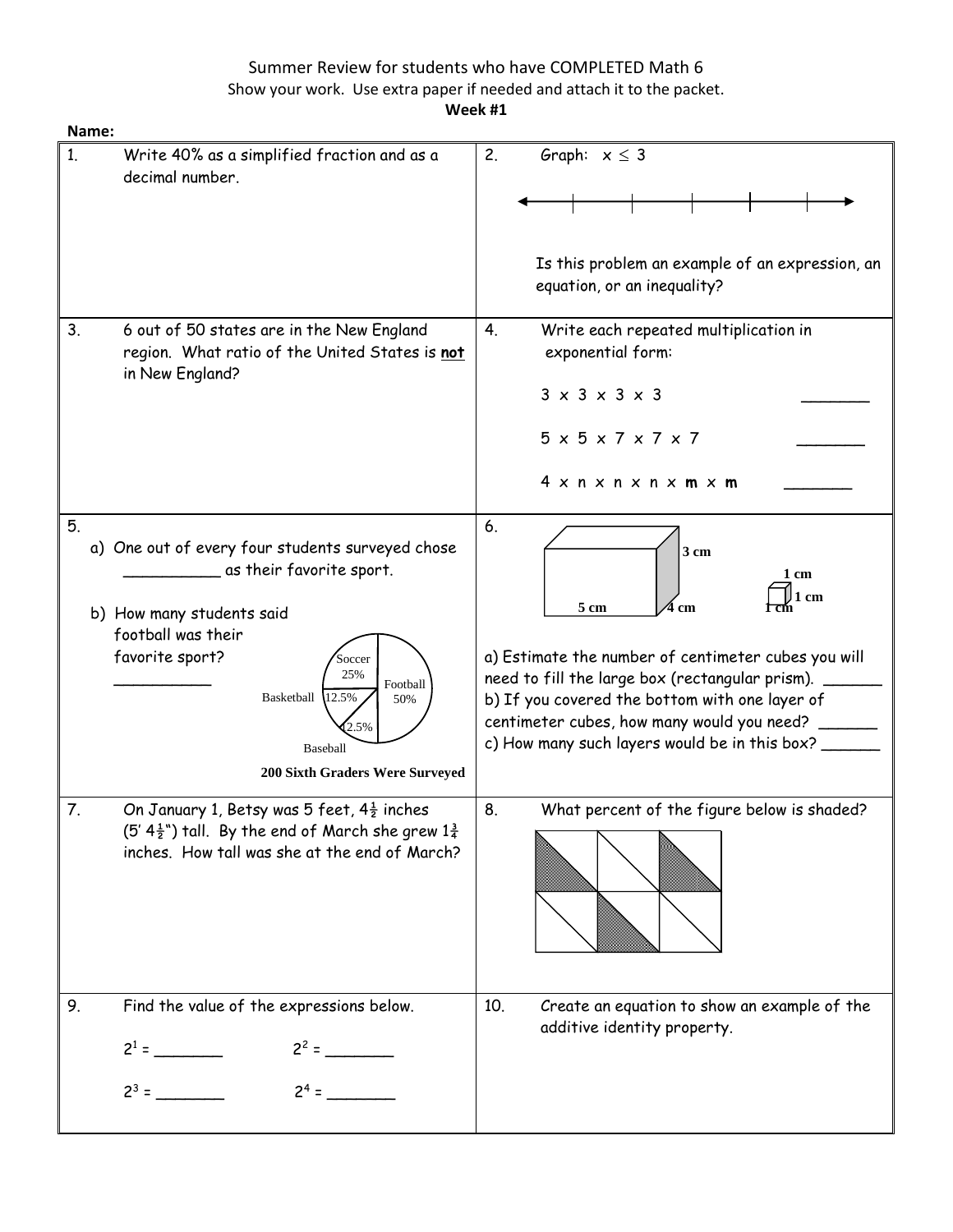| Week #2                                                                                                                                                             |  |                                                                                                                                                                                       |  |  |
|---------------------------------------------------------------------------------------------------------------------------------------------------------------------|--|---------------------------------------------------------------------------------------------------------------------------------------------------------------------------------------|--|--|
| If 6 cans of soup cost \$1.50, how much will 9<br>1.<br>cans cost?                                                                                                  |  | 2.<br>Write an exponential expression to represent<br>the number of small squares in the diagram.                                                                                     |  |  |
| 3.<br>Jim's backpack weighs 3 kg when filled.<br>How many pounds is this, approximately?                                                                            |  | Consider the inequality statement: $2 \geq x$<br>4.<br>Write another inequality statement that means<br>the same thing about the values of 2 and x.                                   |  |  |
| 5.<br>Is the value of these expressions the same?<br>Explain, and show your work.<br>$4 \cdot 6 - 4$<br>$4(6-4)$                                                    |  | Write 80% as a fraction in lowest terms.<br>6.<br>Write 80% as a decimal.<br>Show the decimal on the number line.<br>Draw a picture to show 80%.                                      |  |  |
| You toss two coins, each with "heads" on one side<br>7.<br>and "tails" on the other side. What is the<br>probability that both of them land as "tails?"             |  | 8.<br>True or False.<br>All triangles are congruent.<br>Explain your answer.                                                                                                          |  |  |
| 9.<br>Elizabeth had $\frac{3}{4}$ of her birthday candy left.<br>She gave Toni $\frac{1}{2}$ of what she had. How much of<br>her original candy does she have left? |  | 10.<br>Write sometimes, always, or never.<br>a negative integer is less than a positive<br>a)<br>integer. _________________<br>b)<br>a negative integer is less than another negative |  |  |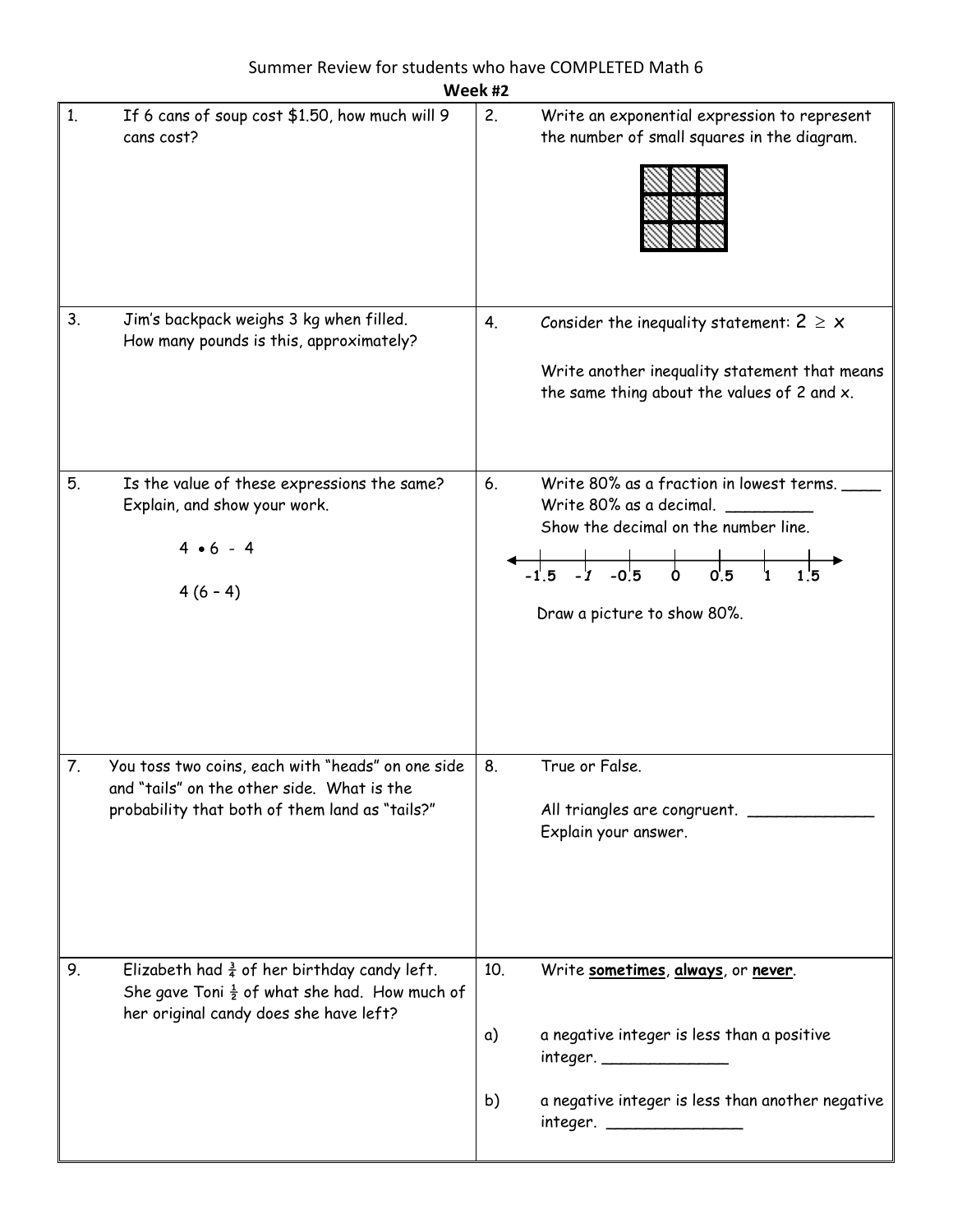|    | Week #3                                                                                                                                                                   |     |                                                                                                                                                                                                                               |  |  |
|----|---------------------------------------------------------------------------------------------------------------------------------------------------------------------------|-----|-------------------------------------------------------------------------------------------------------------------------------------------------------------------------------------------------------------------------------|--|--|
| 1. | State at least one way in which the patterns<br>are the same and at least one way in which the<br>patterns are different.<br>a. 15, 20, 25, 30, 35<br>b. 15, 10, 5, 0, -5 | 2.  | Graph these ordered pairs:<br>A $(1, 3)$ B $(-2, 0)$ C $(3, -4)$<br>Ay<br>$-3$ $-2$<br>$\overline{3}$<br>$-1$<br>$\overline{2}$<br>$\boldsymbol{o}$                                                                           |  |  |
| 3. | Use the formula $A = \pi r^2$ and find the area of<br>the circle. $\pi = 3.14$<br>5 cm                                                                                    | 4.  | Use the multiplicative property of zero to<br>complete the statement about the variable n:<br>$n \times 0 =$                                                                                                                  |  |  |
| 5. | Circle the smallest integer. Draw a number line<br>showing all four numbers to prove your answer.<br>a) 0 b) -5 c) 5 d) -1                                                | 6.  | A jogger runs completely around the outside of<br>a football field. If the field is a rectangle 360<br>feet long and 160 feet wide, how far will the<br>jogger run after one time around? Show how<br>you solved the problem. |  |  |
| 7. | Simplify your answer.<br>John's room is 5 1/2 yards long and 4 2/3<br>yards wide. What is the area of his room?                                                           | 8.  | Graph: $x > -2$                                                                                                                                                                                                               |  |  |
| 9. | Compare. Use >, $\left\langle \right\rangle$ , or =.<br>$\frac{3}{4}$<br>$rac{4}{5}$<br>Which fraction is larger?                                                         | 10. | The dimensions of a cereal box are $18" \times 3" \times 10"$<br>in. What is the volume of the box?                                                                                                                           |  |  |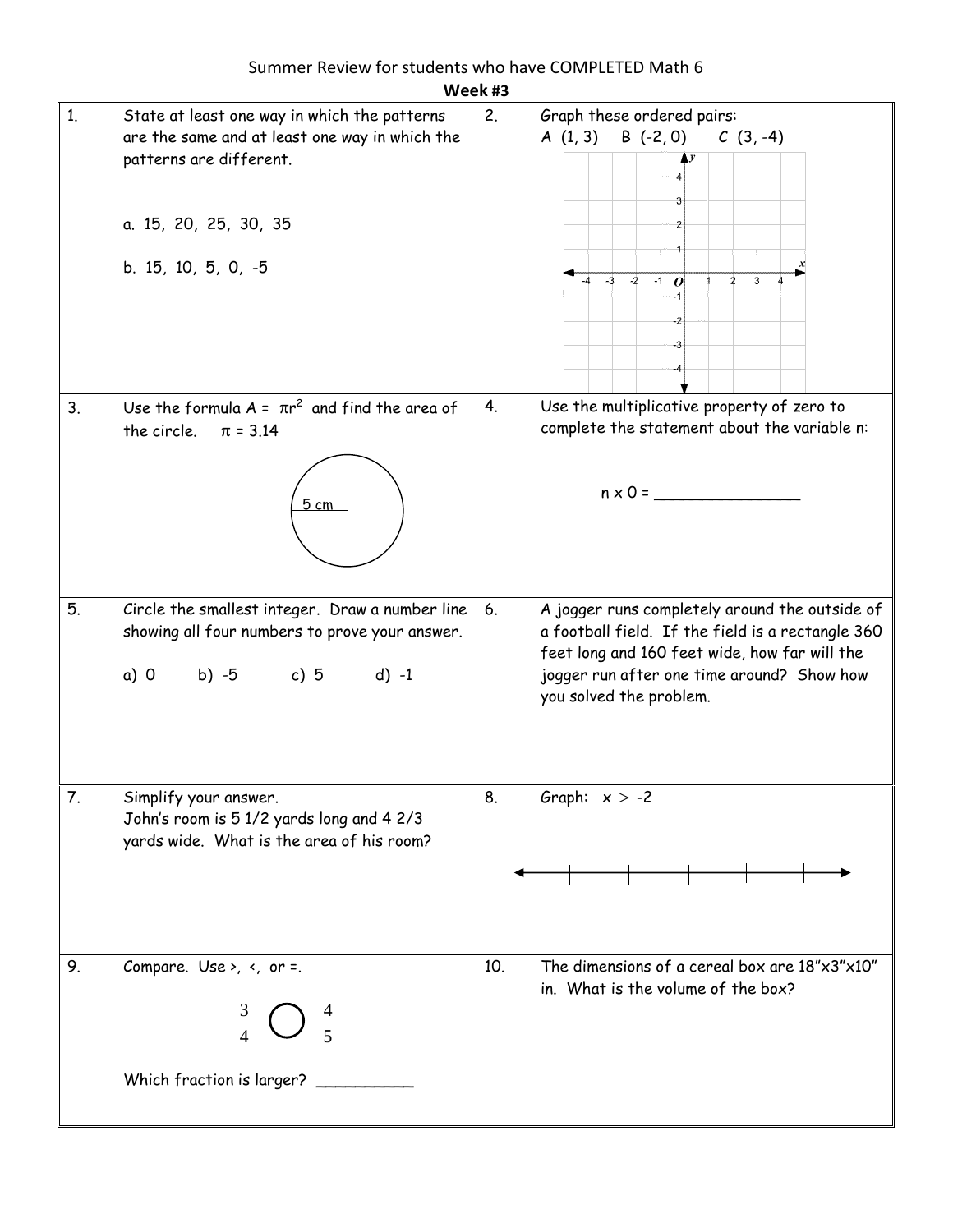| Week #4                                                                                                                                                                                                                                                                   |                                                                                                                                                                                                                                                   |  |  |  |
|---------------------------------------------------------------------------------------------------------------------------------------------------------------------------------------------------------------------------------------------------------------------------|---------------------------------------------------------------------------------------------------------------------------------------------------------------------------------------------------------------------------------------------------|--|--|--|
| 1.<br>Lina is making trail mix for a hiking trip. She<br>has 2 $\frac{1}{2}$ cups of peanuts, 3 $\frac{1}{4}$ cups of raisins,<br>and 2 2/3 cups of banana chips. How many<br>cups of mix can she make?                                                                   | 2.<br>How do you know that 50 is not a perfect<br>square?                                                                                                                                                                                         |  |  |  |
| Create a multiplication problem whose product<br>3.<br>is 1/6, indicated by the double-shaded part $\Box$<br>of the square below.<br>$\mathsf{I} \times \mathsf{I}$                                                                                                       | Write the coordinates of the points shown:<br>4.<br>$\mathsf{S}$<br>R<br>$-2$<br>-3<br>2<br>3<br>$-1$<br>$\boldsymbol{o}$<br>-3<br>Т                                                                                                              |  |  |  |
| Circle the numbers that are the same as 50%.<br>5.<br>$\frac{1}{2}$<br>5% 0.5 5 $\frac{5}{10}$<br>.50                                                                                                                                                                     | 6.<br>This is 25% of a certain square, ABCD.<br>Draw 100% of square ABCD.                                                                                                                                                                         |  |  |  |
| 7.<br>Abdi's bowling scores for June were 117, 98,<br>104, 121, 105, 104, 120 and 111. What is the<br>mean of this data? __________<br>Which measure(s) of center would not be<br>helpful to describe this data? Explain.                                                 | 8.<br>There are 25 paper plates in a package. How<br>many packages are needed if 160 students are<br>to attend a picnic.                                                                                                                          |  |  |  |
| 9.<br>Logical thinking puzzle:<br>After dinner and dessert, the five friends left<br>the restaurant.<br>• Dana left after Paul but before Tyler.<br>• Paul left between Alma and Chris.<br>• Chris was the third person to leave.<br>In what order did the friends leave? | The mean of a particular set of seven numbers<br>10.<br>is 4. Six of the numbers in the set are known:<br>1, 2, 2, 5, 7 and 8.<br>Identify the missing number:<br>(Hint: Use a number line to think about mean as a<br>balance point.)<br>┿═┿═┿═┿ |  |  |  |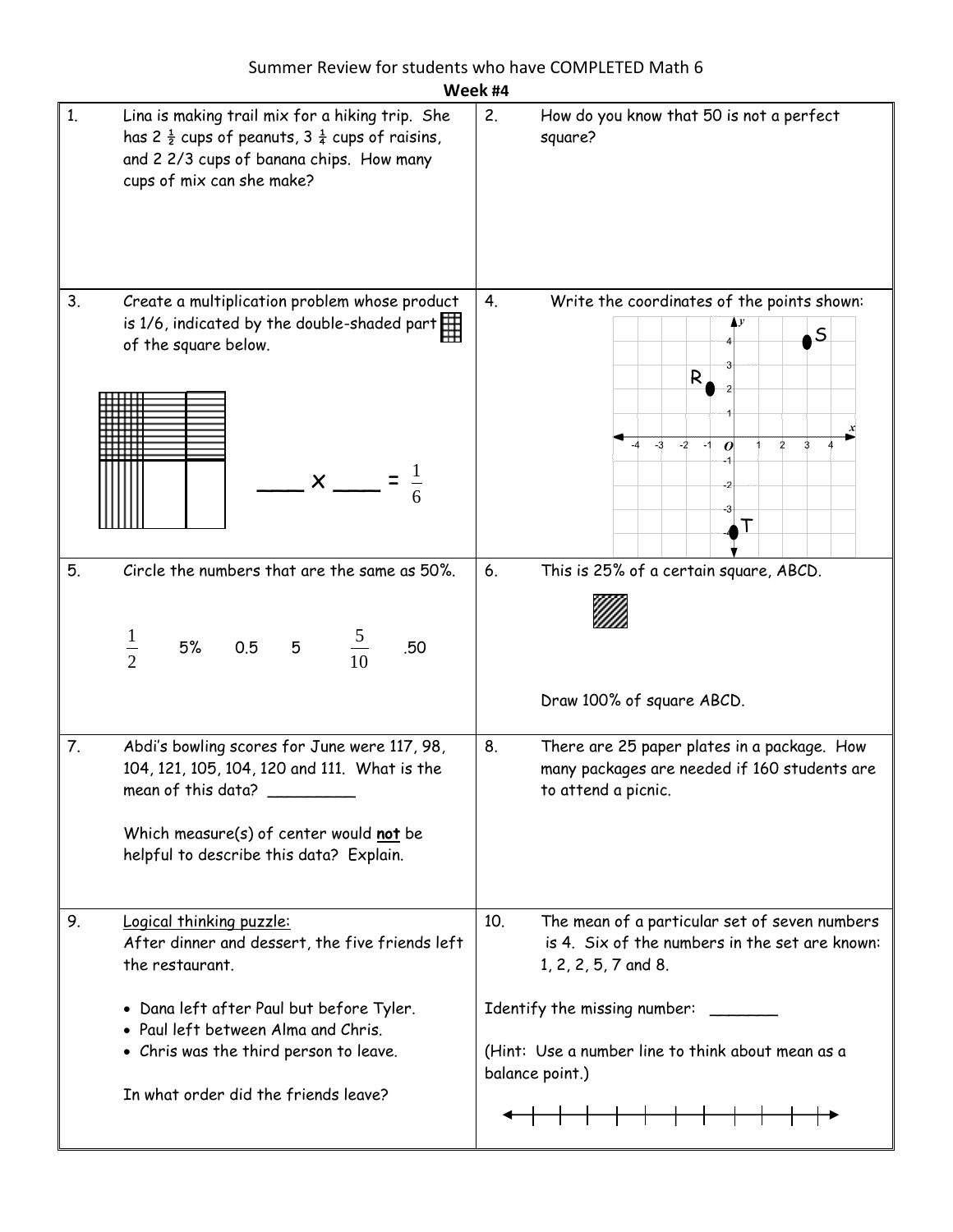| Week #5                                                                                                                                                        |                                                                                                                                                                   |  |  |
|----------------------------------------------------------------------------------------------------------------------------------------------------------------|-------------------------------------------------------------------------------------------------------------------------------------------------------------------|--|--|
| Explain why the probability of an event must<br>1.<br>be in between 0 and 1.                                                                                   | 2.<br>The ratio of girls to boys in a group is 3 to 5.<br>Write this ratio in two other ways.                                                                     |  |  |
| 3.<br>Write the inequality statement that describes<br>the graph below.<br>$-2$<br>$-3$<br>$-5$<br>$-1$<br>$-4$                                                | Find the value of the expression below:<br>4.<br>$\frac{16-9+(3\times5)}{3}$                                                                                      |  |  |
| 5.<br>Multiply.<br>$2\frac{1}{3} \times 1\frac{1}{5}$                                                                                                          | How do you know that 14 is not in the sequence<br>6.<br>$0, 4, 8, 12, $ ?                                                                                         |  |  |
| 7.<br>Graph: A (2,1). Graph four more points whose<br>distance from A is 3 units.<br>з<br>$-2$<br>$-3$<br>$\overline{2}$<br>3<br>$-1$<br>$\boldsymbol{o}$<br>з | 8.<br>Use the formula $C = 2\pi r$ to find the<br>circumference of this circle. $\pi = 3.14$<br>3 in                                                              |  |  |
| Create a diagram to represent the expression<br>9.<br>below.<br>4 <sup>2</sup>                                                                                 | 10.<br>Matthew can usually cover 5.8 miles in one hour<br>riding his bicycle. If he pedals twice as fast,<br>how many hours it will take him to ride 36<br>miles? |  |  |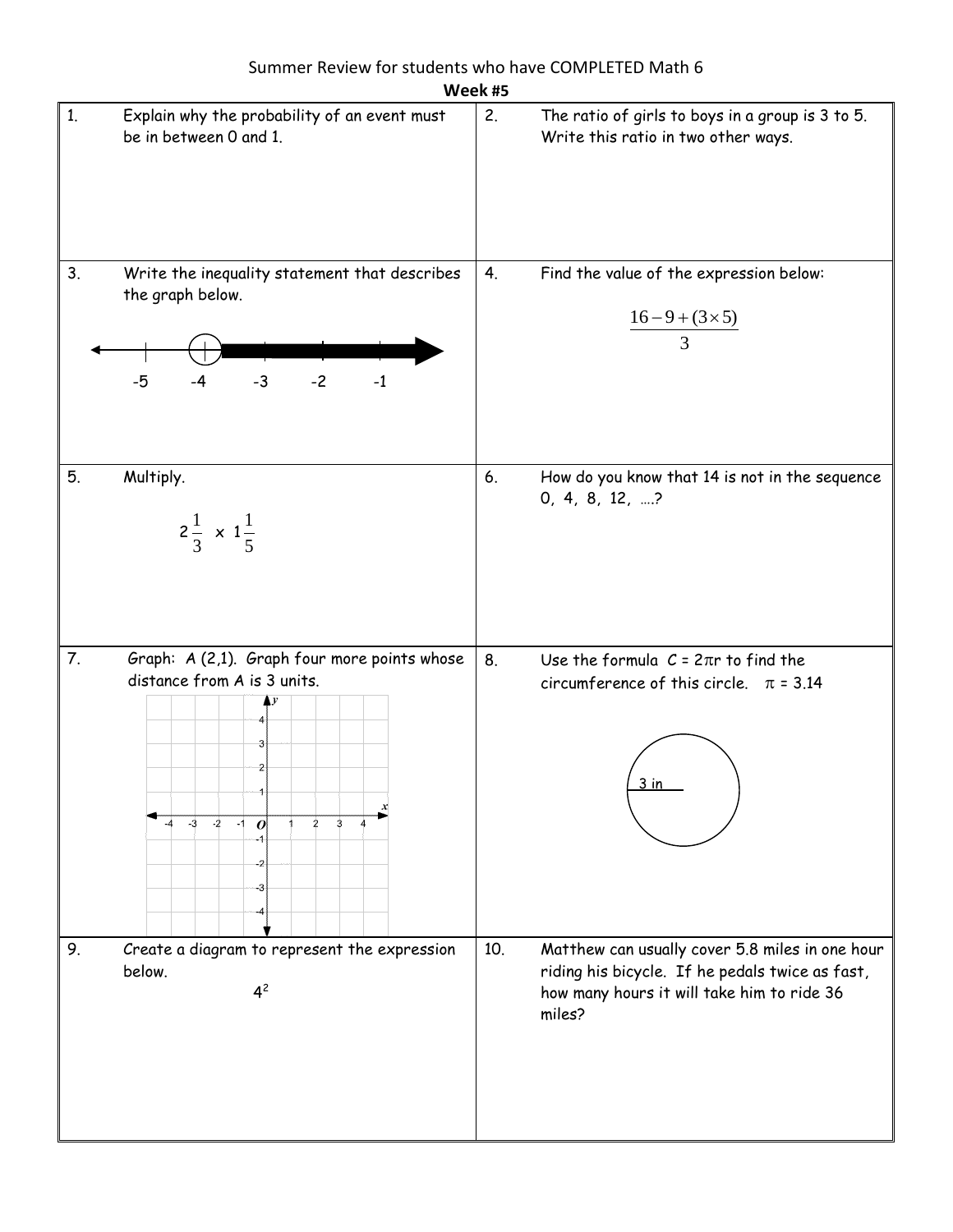|    | Week #6                                                                                                         |                                                                                                                                                                                                                       |  |  |
|----|-----------------------------------------------------------------------------------------------------------------|-----------------------------------------------------------------------------------------------------------------------------------------------------------------------------------------------------------------------|--|--|
| 1. | The equation $6 \times 1 = 6$ is an example of which<br>property of multiplication?                             | 2.<br>Which temperature is warmer, -2 degrees<br>Fahrenheit or -17 degrees Fahrenheit?                                                                                                                                |  |  |
| 3. | Solve.<br>$\frac{\overline{\phantom{0}}}{3}$ $\frac{\overline{}}{2}$                                            | In the figure below, all angles are right angles.<br>4.<br>What is the area?<br>What is the perimeter? ___<br>10 yds<br>10 yds<br>10 yds<br>10 yds                                                                    |  |  |
| 5. | Solve.<br>$a+6\frac{1}{2}=12$<br>Is this problem an example of an expression,<br>an equation, or an inequality? | In the polygon below, identify any pairs or<br>6.<br>groups of congruent angles.<br>Β<br>$\overline{125}$<br>$130^\circ$<br>$80^\circ$<br>′130°<br>F<br>$130^\circ$<br>$125^\circ$<br>D                               |  |  |
| 7. | Joan has planted 3/5 of her garden. What<br>percent is planted?                                                 | Write an equation for the following problem,<br>8.<br>and let N stand for the answer. Then solve the<br>problem:<br>Steve is taking a test with 32 questions. If he<br>misses six, how many will he answer correctly? |  |  |
| 9. | Place a point on the number line to represent<br>the value three-fourths.<br>0<br>1                             | 10 <sub>1</sub><br>Evaluate.<br>$3^2$ • $2^3$ =                                                                                                                                                                       |  |  |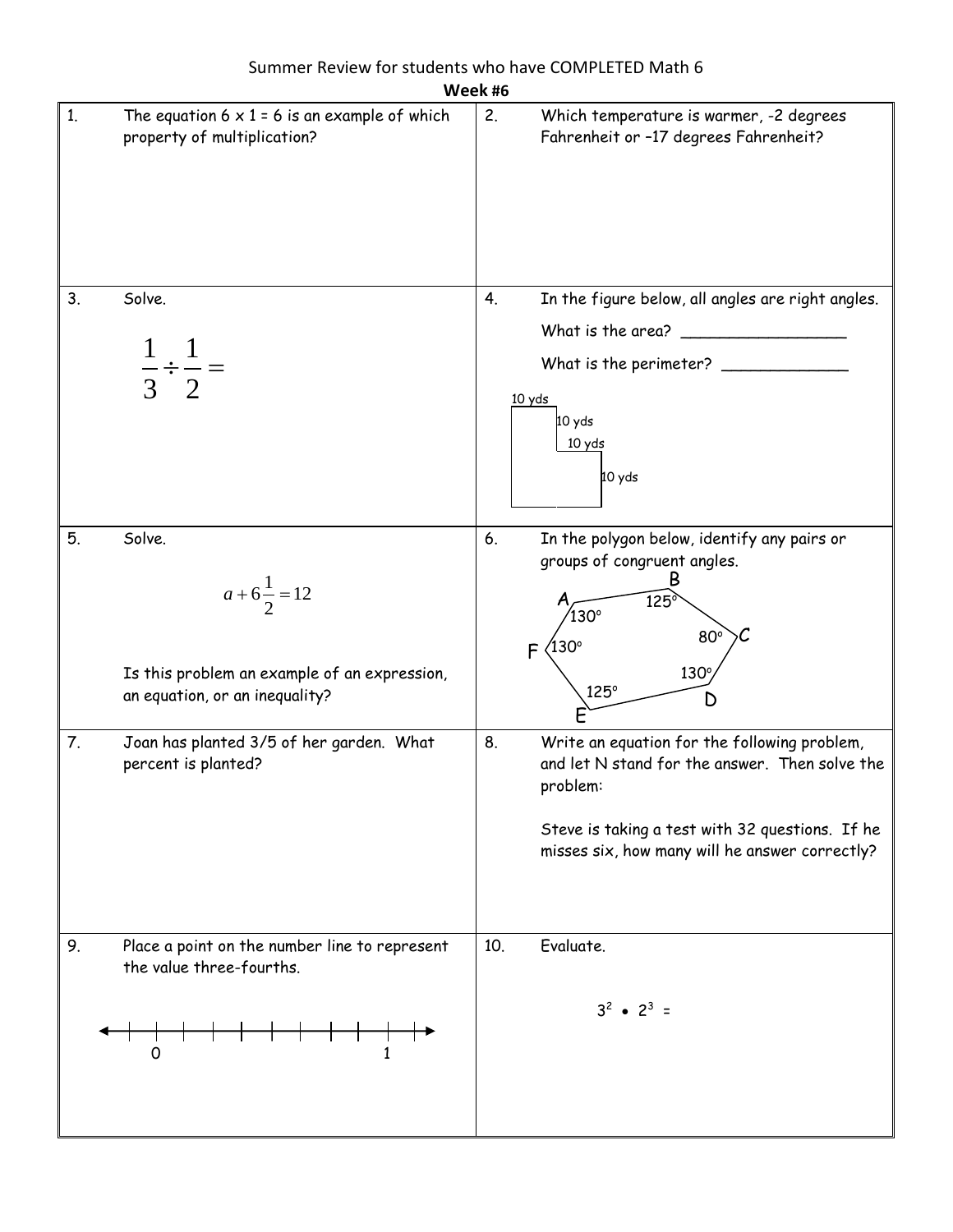| Week #7                                                                                                                                                                                                                         |                                                                                                                                                                                                                                    |
|---------------------------------------------------------------------------------------------------------------------------------------------------------------------------------------------------------------------------------|------------------------------------------------------------------------------------------------------------------------------------------------------------------------------------------------------------------------------------|
| Construct a circle graph to show the<br>1 <sub>1</sub><br>percentages of students voting for candidates A, B &<br>C in the school election.<br>15 students voted for A,<br>30 students voted for B,<br>45 students voted for C. | 2.<br>Compare. Use $\rightarrow$ , $\leftarrow$ , or =.<br>100%                                                                                                                                                                    |
| 3.<br>What does the phrase "measure of center"<br>mean?                                                                                                                                                                         | A new soccer field needs to be covered with<br>4 <sub>1</sub><br>sod. How many square meters of sod are<br>needed if the field's measurements are 100<br>meters by 73 meters? Write the appropriate<br>formula and show your work. |
| 5.<br>Do these line segments appear to be<br>congruent? Why?<br>٠D                                                                                                                                                              | 6.<br>Theater tickets cost \$23.00 each. Will<br>\$450.00 be enough for 20 students to attend<br>the theater? Show your work.                                                                                                      |
| 7.<br>Write the inequality statement that describes<br>the graph below.<br><b>The Committee of the Committee of the Committee</b><br>$-1$<br>0<br>$\overline{c}$<br>3<br>1                                                      | 8.<br>Give the coordinates for each point on the<br>coordinate grid.<br>M.<br>A<br>3<br>$T =$<br>$\overline{2}$<br>$H =$<br>$\mathbf 2$<br>5<br>$\pmb{4}$<br>6<br>0<br>$\mathbf{1}$<br>3<br>$\overline{\mathbf{r}}$                |
| Complete the pattern.<br>9.<br>$1, 2, 4, 8, 16, \_\_\_\_\_$                                                                                                                                                                     | Draw a representation of this problem:<br>10.<br>$\frac{1}{2} \div 3 = \frac{1}{6}$                                                                                                                                                |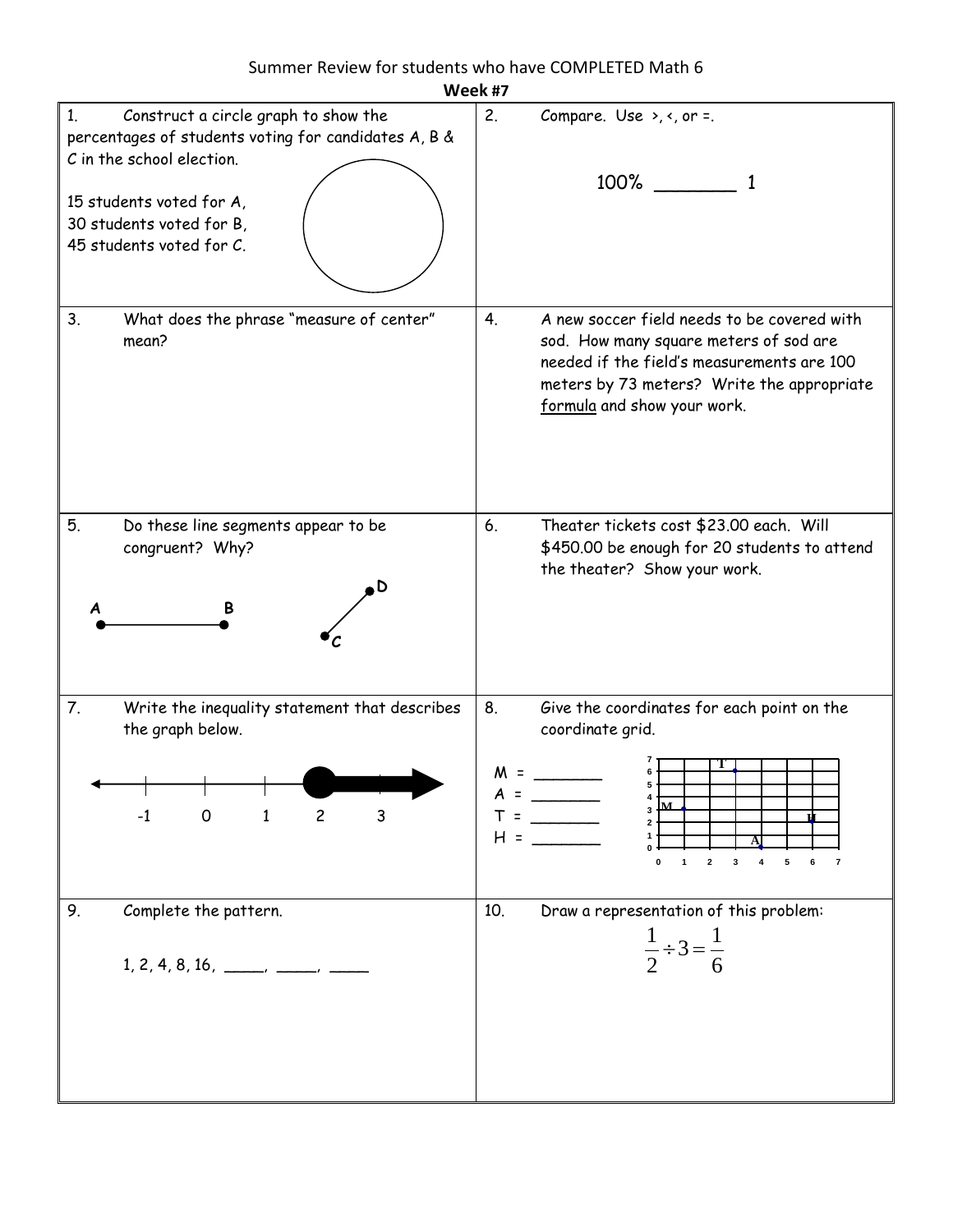#### Summer Review for students who have COMPLETED Math 6 **Week #8**

|    | Week #8                                                                                                                                     |                                                                                                                                                                                        |  |  |  |
|----|---------------------------------------------------------------------------------------------------------------------------------------------|----------------------------------------------------------------------------------------------------------------------------------------------------------------------------------------|--|--|--|
| 1. | Arrange from least to greatest.<br>0.50<br>100%<br>3/2<br>90%                                                                               | 2.<br>The temperature at $6:00$ a.m. was $-3^{\circ}$ F. What<br>was the temperature at 9:00 a.m. if it had<br>risen 8 degrees.<br>Hint: Use a number line to help find the<br>answer. |  |  |  |
| 3. | A rectangular kitchen that is 11.5 feet by 24.5<br>feet is to be covered with one square-foot<br>tiles. How many tiles will be needed?      | In the word MATHEMATICS, write the ratio<br>4.<br>of vowels to consonants.                                                                                                             |  |  |  |
| 5. | Find the product of two and one-half and four<br>and three-fourths. Express your answer as a<br>mixed number.                               | 6.<br>Your family spends 30% of its monthly income<br>on food. If your family earns \$2000 a month,<br>how much is spent on food?                                                      |  |  |  |
| 7. | I ate half of the apple pie. My brother ate a<br>quarter of the pie. How much of the pie is<br>left?<br>Draw a diagram to show your answer. | 8.<br>Gina is going to spin the spinner below twice.<br>What is the probability she will spin an odd<br>number both times?<br>$\overline{c}$<br>3.<br>4<br>1                           |  |  |  |
| 9. | Find the volume of the solid.<br>12 in.<br>4 in.<br>$22$ in.                                                                                | How many one-halves $(\frac{1}{2})$ 's are there in 6?<br>10.                                                                                                                          |  |  |  |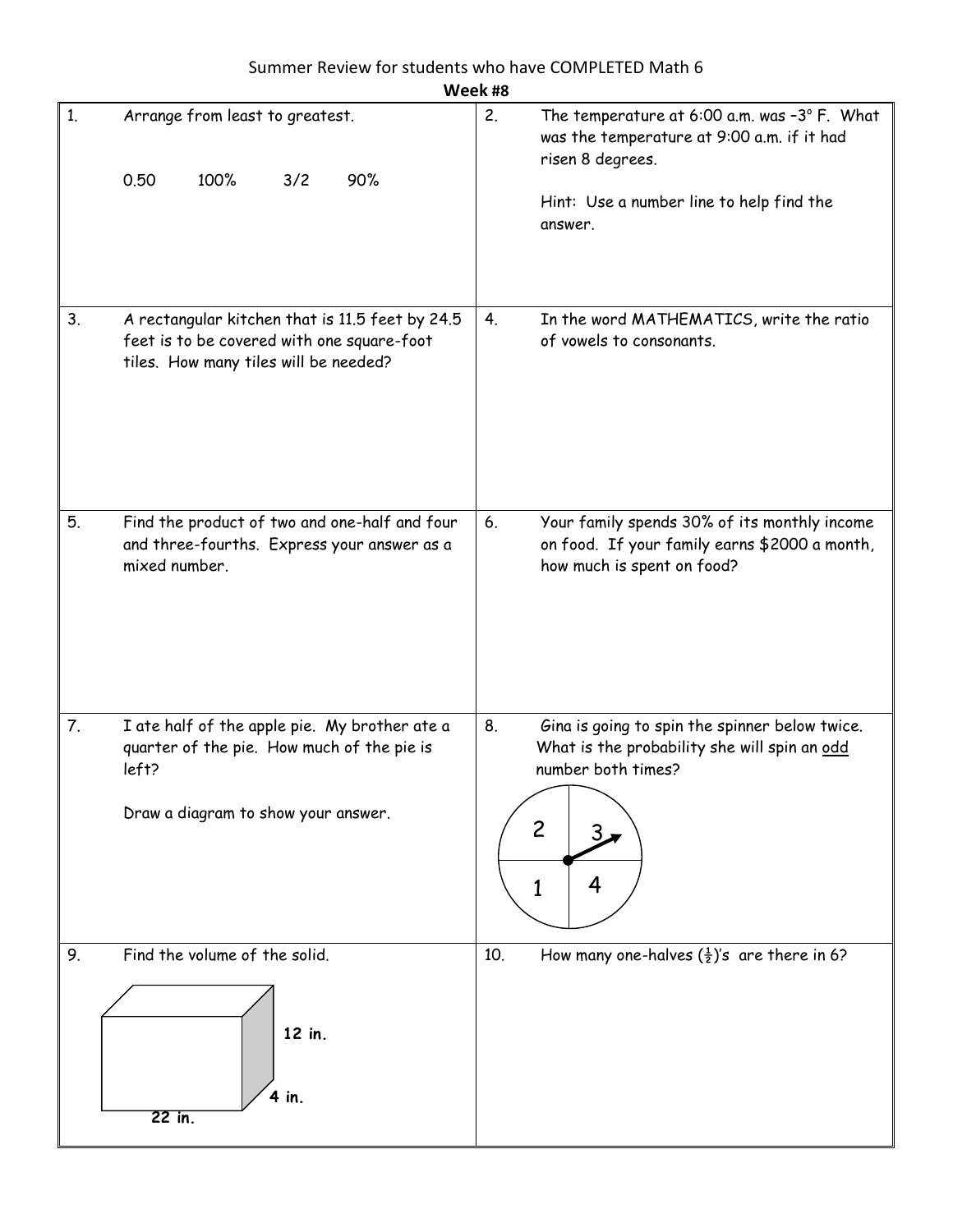|    | Week #9                                                                                                                                                                                                                          |                                                                                                                                                  |  |  |
|----|----------------------------------------------------------------------------------------------------------------------------------------------------------------------------------------------------------------------------------|--------------------------------------------------------------------------------------------------------------------------------------------------|--|--|
| 1. | The Washington Monument is one of<br>Washington D.C.'s most famous monuments.<br>The height is about 10 times the length of the<br>base. If the base measures $55\frac{1}{8}$ feet in<br>length, about how high is the monument? | 2.<br>Pencils sell for \$1.80 per dozen.<br>How much will 15 pencils cost?                                                                       |  |  |
| 3. | Find the value of y.<br>$y = 2 + (4 \times 9) \div 12$                                                                                                                                                                           | 4.<br>Divide $\frac{5}{8}$ by 2.                                                                                                                 |  |  |
| 5. | Margaret slept for 9 $\frac{2}{3}$ hours last night, and<br>Dolores slept for 6 $\frac{3}{4}$ hours. How many more<br>hours of sleep did Margaret get than Dolores?                                                              | Graph these ordered pairs:<br>6.<br>$J(-1,-2)$<br>K(0, 1)<br>$L(-3, 4)$<br>$-3$<br>$-2$<br>$-1$<br>$\overline{2}$<br>3<br>$\boldsymbol{o}$<br>-2 |  |  |
| 7. | In what ways are the square and parallelogram<br>alike? In what ways are they different?                                                                                                                                         | 8.<br>Complete the pattern:<br>$1, 4, 9, 16, 25, 36, \underline{\qquad \qquad }$                                                                 |  |  |
| 9. | The coach ordered 3 boxes of football jerseys.<br>Each box contained 6 packages. Each package<br>contained one dozen jerseys. How many<br>jerseys did he order?                                                                  | Create an equation to illustrate the inverse<br>10.<br>property for multiplication.                                                              |  |  |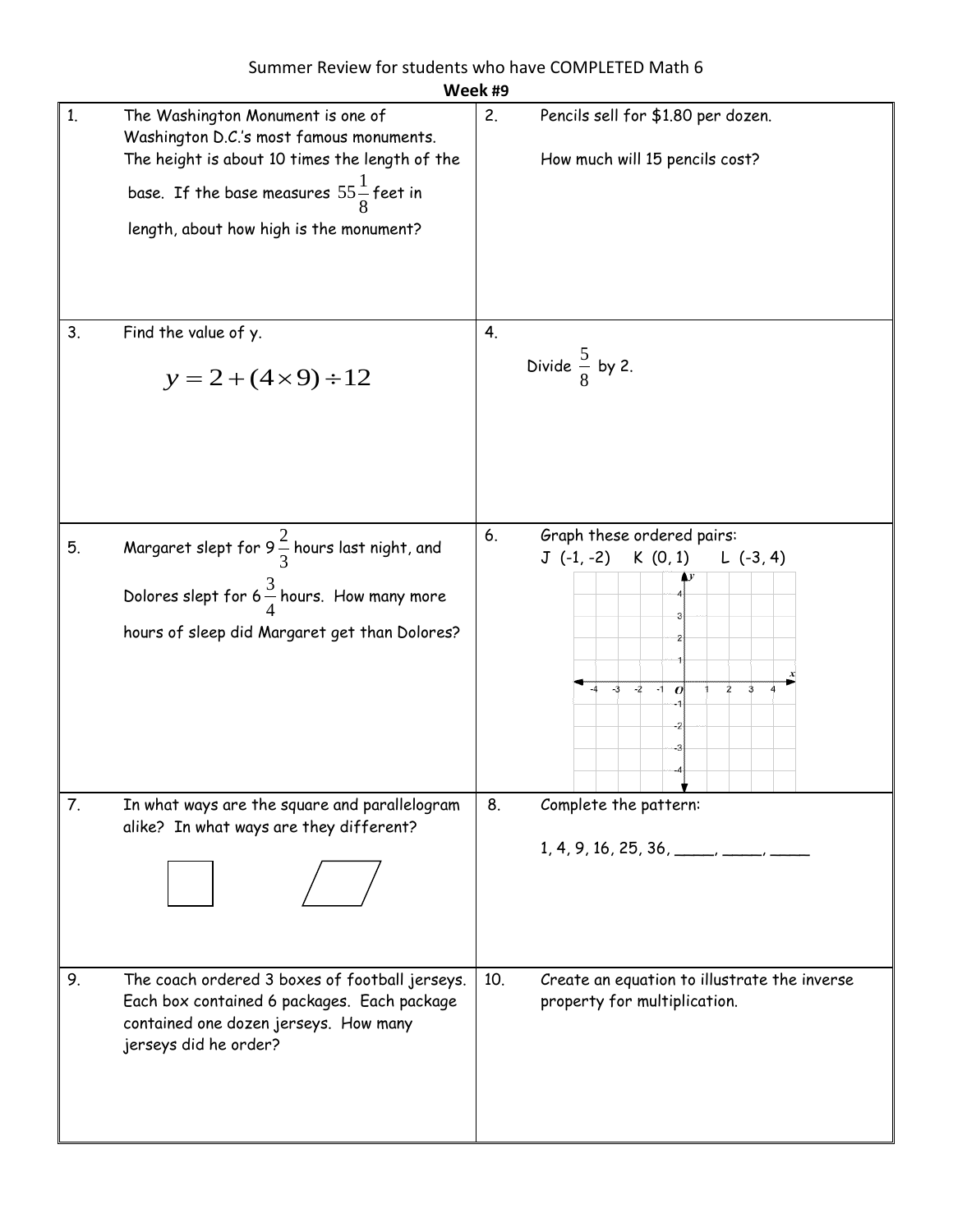### Summer Review for students who have COMPLETED Math 6

|                | <b>Week #10</b>                                                                                                                                                                                                                  |                                                                                                                                                                                                                                                                                                                                                                |  |  |  |
|----------------|----------------------------------------------------------------------------------------------------------------------------------------------------------------------------------------------------------------------------------|----------------------------------------------------------------------------------------------------------------------------------------------------------------------------------------------------------------------------------------------------------------------------------------------------------------------------------------------------------------|--|--|--|
| 1 <sub>1</sub> | Complete the equation.                                                                                                                                                                                                           | 2.<br>Complete the pattern.                                                                                                                                                                                                                                                                                                                                    |  |  |  |
|                | $17\% =$ $=$ $=$ $\qquad$ (decimal)<br>100                                                                                                                                                                                       |                                                                                                                                                                                                                                                                                                                                                                |  |  |  |
| 3.             | While making cookies, William accidentally<br>over-baked and burned many of the cookies.<br>His "burned-to-unburned" ratio was 1 to 3. He<br>made 45 unburned cookies. What percent of<br>the total cookies were burned?         | 4.<br>Complete by writing greater or less.<br>a) Any positive integer is _______ than zero.<br>b) Any negative integer is ______ than zero.<br>c) Any positive integer is __________ than any<br>negative integer.                                                                                                                                             |  |  |  |
| 5.             | Graph four different points that meet this<br>criteria:<br>The x-coordinate is 2 units from the y-axis $\&$<br>the y-coordinate is 3 units from the x-axis.<br>$-3 - 2$<br>3<br>$-1$<br>$\boldsymbol{o}$<br>$\overline{2}$<br>-3 | Ned, Jed, and Fred collect matchbox cars.<br>6.<br>The table shows how many of each color they<br>own.<br><b>Black</b><br>Red<br>Blue<br>Ned<br>4<br>3<br>1<br>4<br>$\mathbf{1}$<br>3<br>Jed<br>$\overline{7}$<br>$\mathbf{1}$<br>$\mathsf{O}$<br>Fred<br>Construct a circle graph to show the<br>percentage of total cars by color (red, blue,<br>and black). |  |  |  |
| 7.             | Julia read for $2\frac{1}{2}$ hours on Saturday, $1\frac{3}{4}$ hours<br>on Sunday and 5/6 of an hour on Monday.<br>Write an expression to show the total amount<br>of time Julia read. Then simplify it to find the<br>result.  | 8.<br>Using the information from problem #6,<br>construct a circle graph to show the<br>percentage of total cars by owner (Ned, Jed, &<br>Fred).                                                                                                                                                                                                               |  |  |  |
| 9.             | An advertisement says that 4 out of 5 dentists<br>prefer Trident gum. What percent is this?                                                                                                                                      | 10.<br>It costs \$23.25 to fill up the gasoline tank on<br>an average compact car. If the tank holds 15<br>gallons, what is the cost per gallon?                                                                                                                                                                                                               |  |  |  |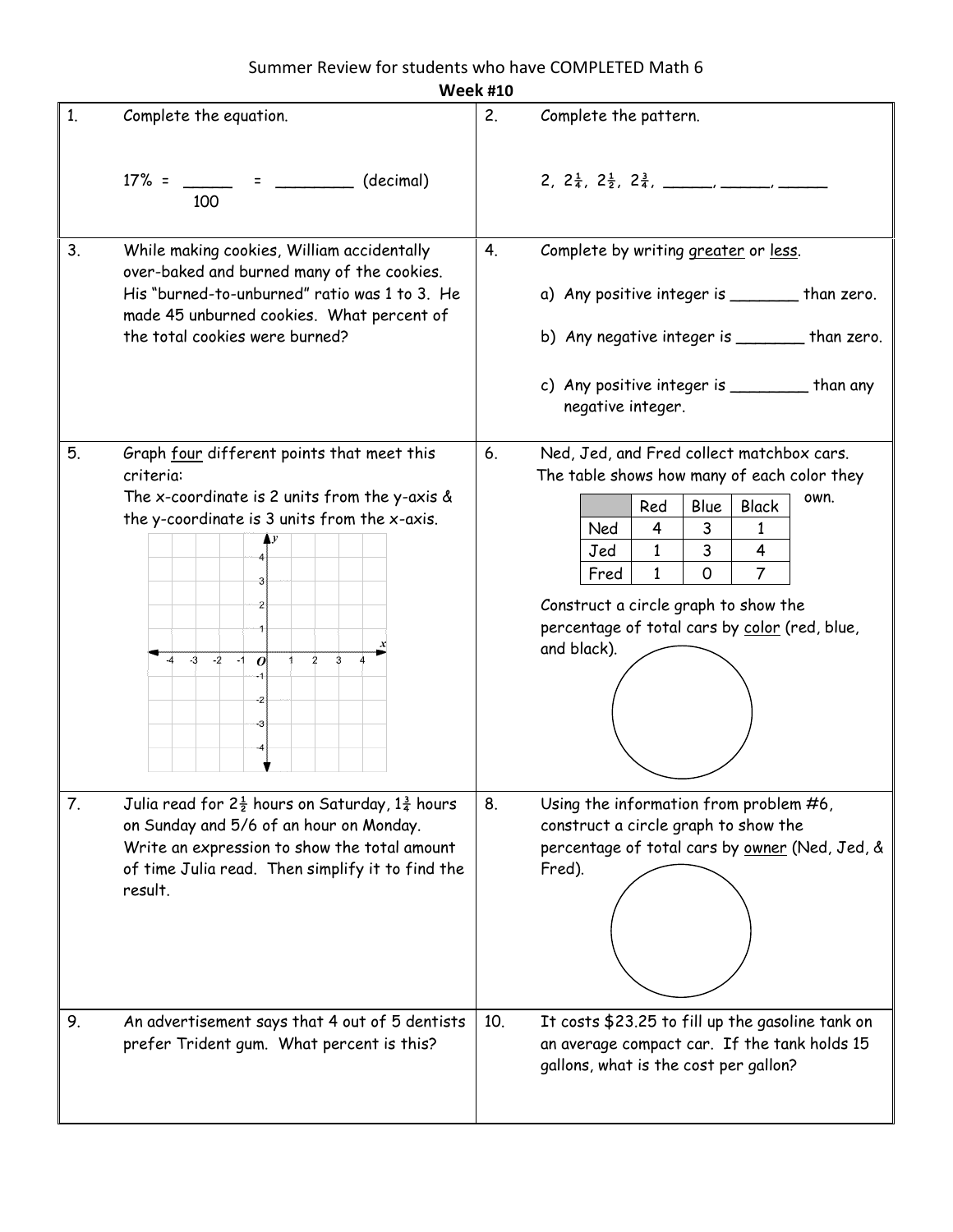#### 1. 2/5; 0.4 2. Shaded [closed] circle at 3, shading to the left of 3; inequality 4.  $3^4$ ;  $5^2 \times 7^3$ ;  $4n^3m^2$ **Week 2** 1. \$2.25 2.  $3^2$ 3. About 6.6 lbs. 4.  $x < 2$

# **ANSWER KEY**

| 5. No, since the parentheses changes the order |  |
|------------------------------------------------|--|
| of operations. The results are 20 and 8.       |  |

|  |                        | $6.$ 4/5; 0.8; between 0.5 and 1, a little off- |
|--|------------------------|-------------------------------------------------|
|  |                        | center and closer to 1; any drawing with 4      |
|  | parts out of 5 shaded. |                                                 |

#### 7.  $\frac{1}{4}$

8. False. Congruent means they would have the same side lengths and angle measures. Not all triangles have the same lengths and measures.

### 9. 3/8

10. a) always b) sometimes

#### **Week 3**

**Week 1**

3. 22/25

7.  $5' 6 \frac{1}{4}$ " 8. 25%

5. a) soccer b) 100 6. a) 60 b) 20 c) 3

10. Sample: 4 + 0 = 4

9. (going across) 2, 4, 8, 16

- 1. Same: both are changing by a constant value of 5; Different: a is increasing while b is decreasing.
	- $\frac{A^3}{3}$   $\frac{A}{3}$  $-437101234$
- 2. 3.  $78.5 \text{ cm}^2$
- 4. 0
- 5. -5; numberline should show the numbers appropriately spaced and in this order from left-to-right: -5, -1, 0, 5
- 6. 1040 ft
- 7.  $25 \frac{2}{3}$  yds<sup>2</sup>
- 8. Unshaded (open) circle at -2; shading to the right of -2.
- 

- 
- 
- 
- 9.  $\leftarrow$  4/5 is larger

## **Week 4**

- 1. 8 5/12 cups
- 2. No whole number multiplied by itself is 50; closest are: 7x7=49 and 8x8=64. The square root of 50 would be a number between 7 & 8. 3.  $\frac{1}{2} \times 1/3 = 1/6$
- 4. R(-1, 2); S(3, 4); T(0,-4)
- 5.  $\frac{1}{2}$ , 0.5, 5/10, and .50
- 6. ABCD would be four times the size of the given square.
- 7. 110; mode not so helpful here, since there is not a number that repeats enough to say it represents the typical value.
- 8. 7 packages (there would be 15 leftover plates)
- 9. Alma, Paul, Chris, Dana, Tyler
- 10. 3
- 10. 540 in<sup>3</sup> **Week 5** 1. The probability of an event must be between 0 and 1, because 0 represents no chance of the event happening, and 1 represents the event definitely happening. Probability may be in between these two absolutes, but not beyond. 2. 3/5; 3:5 3.  $3. \times > -4$ **Week 6** 1. Identity 2. -2 degrees Fahrenheit is warmer 3. 2/3 4. 300 yds<sup>2</sup>; 80 yds 5.  $5\frac{1}{2}$ ; equation 6. B & E are congruent; A, F, & D are congruent. 7. 60% 8. 32 – 6 = N; 26